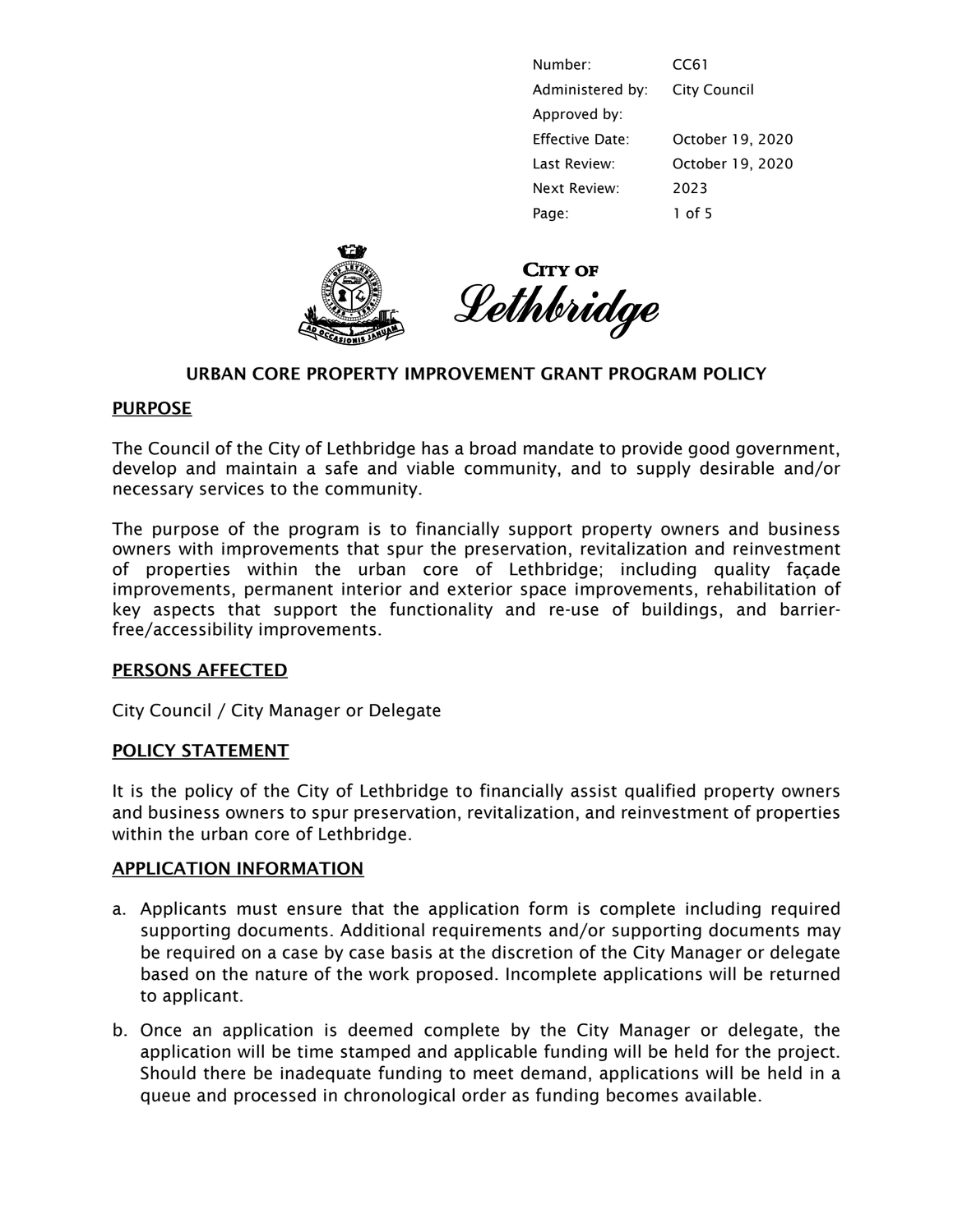Page: 2 of 5

# **ELIGIBILITY**

- a. Projects shall consist of one or more of the following aspects: quality façade improvements, rehabilitation of key aspects that support the functionality and re-use of buildings, permanent interior and exterior space improvements and barrier-free and accessibility improvements. Spurring the preservation, revitalization and reinvestment of properties within the urban core.
- b. Projects shall be located within Lethbridge's urban core districts including Downtown, Warehouse District, or 13 Street North as defined.
- c. Properties must not be in arrears in municipal taxes, municipal utilities or any other municipal charge.

| TABLE 1: ELIGBILE EXPENSES AND MAXIMUM FUNDING PER EXPENSE AREA |                                                                                                                                                                                                 |                                                                                                 |                                                                                 |  |
|-----------------------------------------------------------------|-------------------------------------------------------------------------------------------------------------------------------------------------------------------------------------------------|-------------------------------------------------------------------------------------------------|---------------------------------------------------------------------------------|--|
|                                                                 |                                                                                                                                                                                                 | <b>URBAN CORE</b><br><b>DISTRICT WITH</b><br><b>AREA</b><br><b>REDEVELOPMENT</b><br><b>PLAN</b> | <b>URBAN CORE DISTRICT</b><br><b>WITHOUT AREA</b><br><b>REDEEVELOPMENT PLAN</b> |  |
| i.                                                              | <b>Structural matters</b>                                                                                                                                                                       | \$100,000                                                                                       | \$100,000                                                                       |  |
| ii.                                                             | <b>Mold &amp; Asbestos</b>                                                                                                                                                                      | \$100,000                                                                                       | \$100,000                                                                       |  |
| iii.                                                            | <b>Accessibility/barrier free</b>                                                                                                                                                               | \$100,000                                                                                       | \$100,000                                                                       |  |
| iv.                                                             | <b>Historic Preservation</b>                                                                                                                                                                    | \$100,000                                                                                       | \$100,000                                                                       |  |
| $\mathbf{V}$ .                                                  | Other costs deemed by<br>grant administrator to be<br>critical in addressing a<br>historically significant,<br>deteriorating, functionally<br>compromised or obsolete<br>aspect of the building | \$100,000                                                                                       | \$100,000                                                                       |  |
| vi.                                                             | <b>Professional fees and</b><br>technical studies including<br>architectural, engineering,<br>environmental &<br>geotechnical, traffic impact,<br>etc.                                          | \$10,000                                                                                        | \$10,000                                                                        |  |

d. Eligible expenses and maximum funding per expense area include: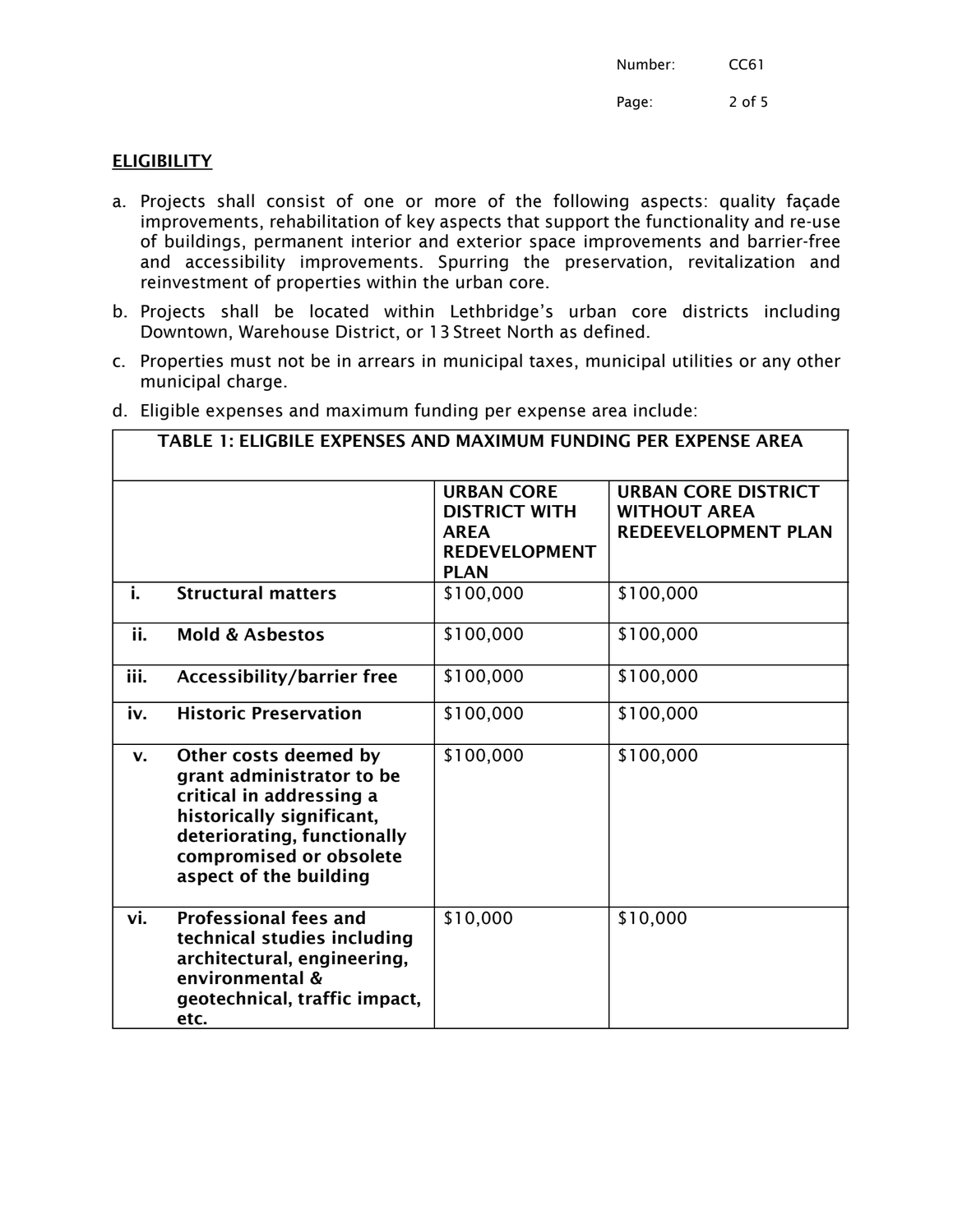Page: 3 of 5

| vii.      | Façade & permanent<br>exterior improvements   | \$15,000 PER 25'<br><b>STREET FRONTAGE</b> | n/a     |
|-----------|-----------------------------------------------|--------------------------------------------|---------|
| viii.     | <b>Permanent interior</b><br>improvements     | \$30,000                                   | n/a     |
| ix.       | <b>CPTED</b>                                  | \$5,000                                    | \$5,000 |
| <b>x.</b> | <b>Signage</b>                                | \$2,000                                    | n/a     |
| xi.       | <b>Non-permanent business</b><br>improvements | \$5,000                                    | n/a     |

- e. Ineligible expenses in all areas include those related to:
	- Ongoing operation or general maintenance & life cycle costs;
	- Non-permanent finishes and equipment (i.e. lighting, cameras, security systems, furniture, etc.)
	- Tenant improvements except those that address eligible issues;
	- Construction equipment and related hardware, tools, machinery;
	- Construction insurance and permits;
	- Insulation;
	- Administration, financial reporting, fundraising, preparing the application, and similar activities.
	- Expenses incurred prior to date of grant application approval.
- f. Projects that qualify under this program are eligible for other City of Lethbridge incentives.

### FUNDING

- a. Project funding is limited to a maximum of 50% of eligible project costs that must be matched by the property and/or business owner in alignment with Table 1.
- b. Multiple applications may be accepted, however any given property or business is limited to \$100,000 for expense areas i -vii and \$75,000 for expense areas viii - xi for a combined total of \$175,000. These maximum limits are bound by a ten (10) year time period. Exceptions may be made at the sole discretion of the City if the property has been damaged due to fire, vandalism, or natural disasters.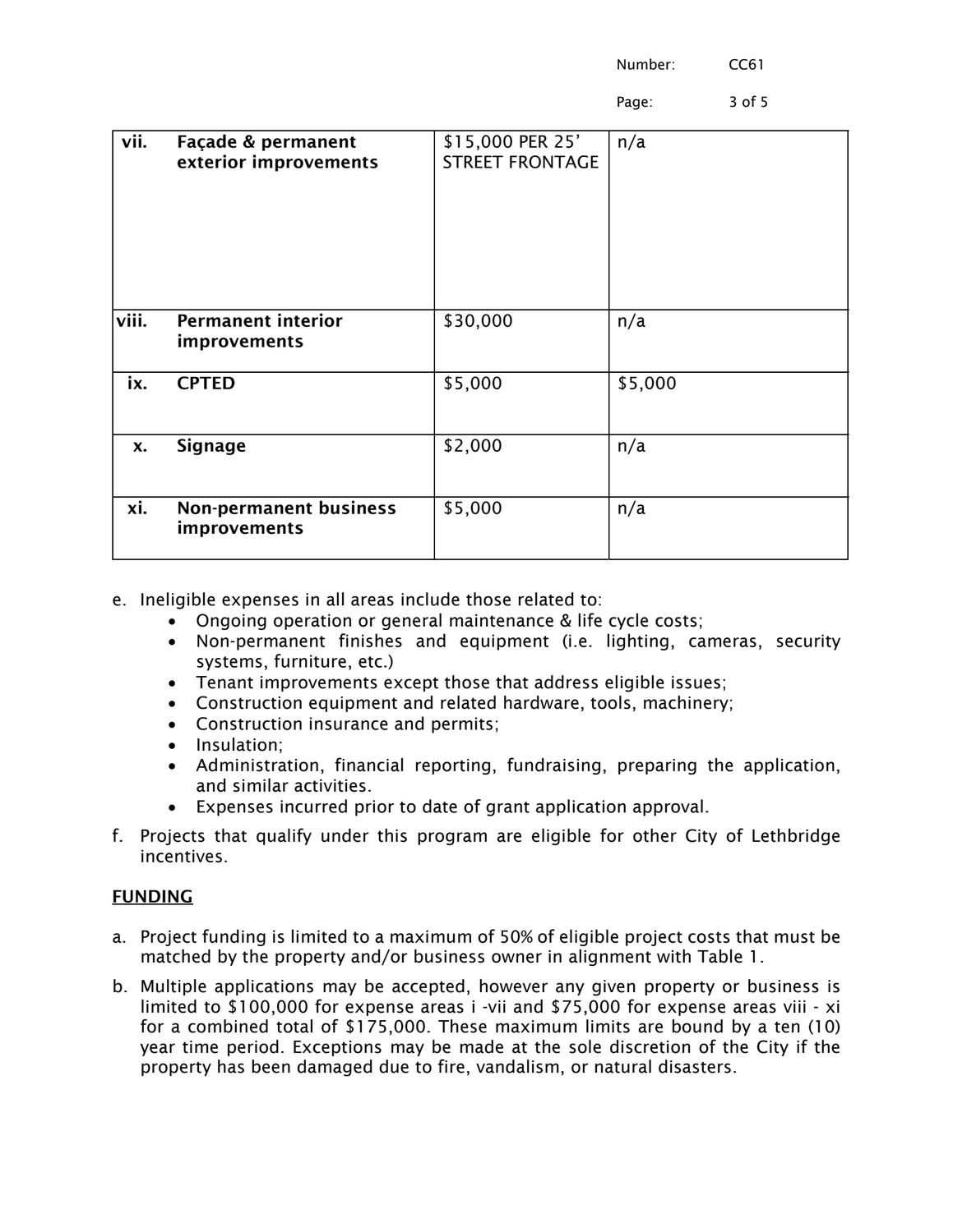Page: 4 of 5

- c. Approved projects that do not start construction with reasonable progress, as determined by the City Manager or delegate, within 1 year of the approval will have application approval cancelled and funding will be reallocated to projects in the queue.
- d. Retroactive funding shall not be permitted; eligible projects shall have commenced following an approved application by the City Manager or delegate.
- e. Project must receive all necessary approvals including but not limited to: Development Permit, building permits, and historic approvals (if applicable). If any approvals or permits lapse, project eligibility for funding will cease, application will be cancelled, and a new application will be required to be submitted.
- f. Funding will be issued following necessary inspections by the City Manager or delegate to confirm completion and submission of receipts and reporting requirements in alignment with the application form.

# ROLES AND RESPONSIBIILITES

City Council to:

- a. Approve the Urban Core Property Improvement Program Policy
- b. Approve the appropriate budget for the incentive program
- c. Review and evaluate the program outcomes

City Manager or delegate to:

- a. Provide administration of the grant program including individual application approvals.
- b. Consult with the necessary expertise required to make informed decisions on the program including but not limited to other city departments, committees (e.g. Historic Places Advisory Committee and Heart of Our City Committee), and external resources (e.g. Province of Alberta).
- c. Report program outcomes and disposition of the funding annually to City Council

Applicant to:

a. Meet all requirements and conditions of the program.

### **DEFINITIONS**

- a. 13 Street North means the area of the City of Lethbridge that includes all properties that front on 13 Street North between 1 Ave North and 9 Ave North.
- b. Downtown means the area of the City of Lethbridge bounded by the following: Stafford Drive on the east, 6 Avenue South to the south, the Crowsnest Trail to the north, and the Oldman River Valley top-of-bank setback line to the west.
- c. Preservation means the action or process of protecting, maintaining, and/or stabilizing the existing materials, form, and integrity of a building.
- d. Rehabilitation means the action or process of making possible a continuing or compatible contemporary use of a building.